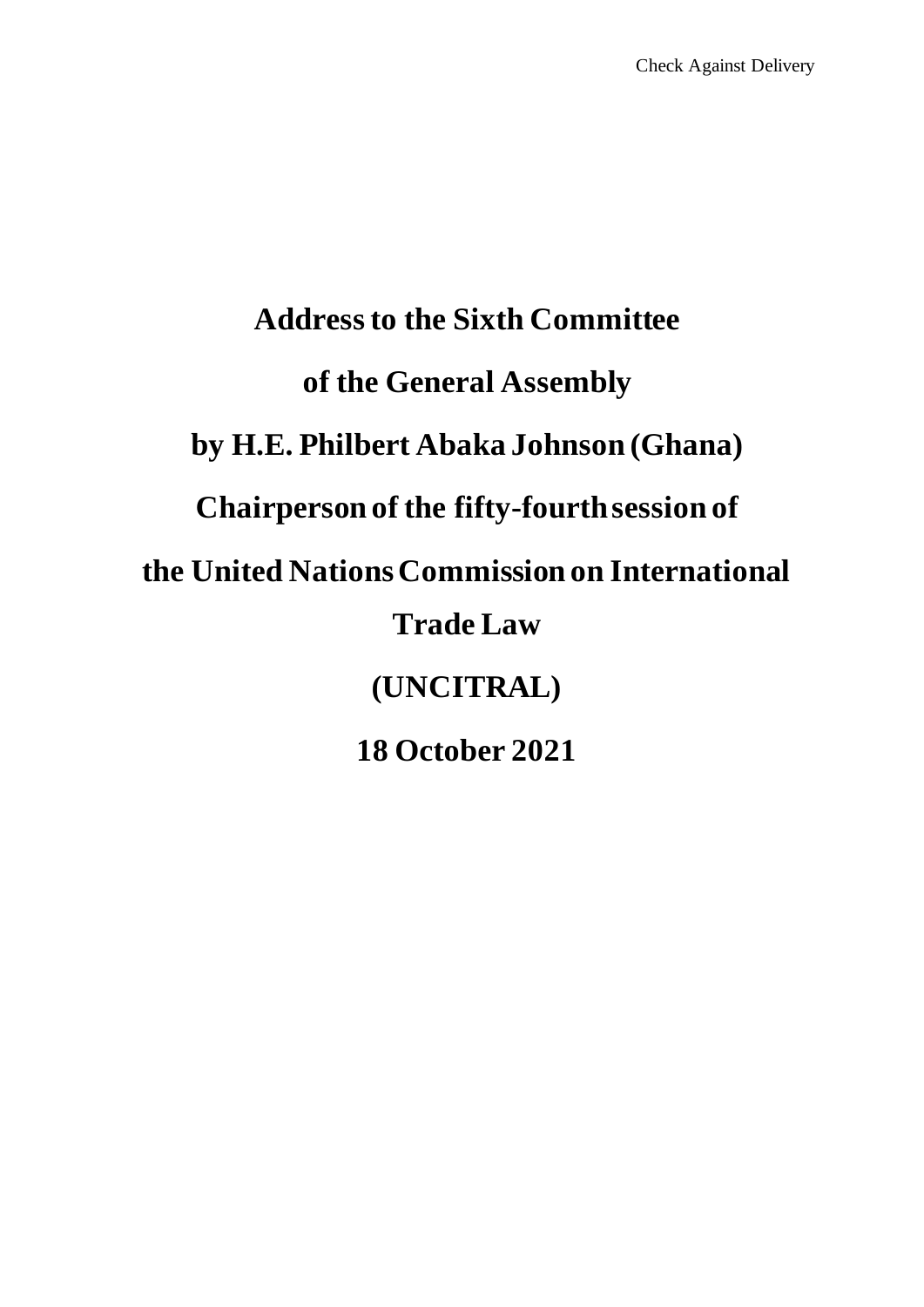#### **[I. INTRODUCTION]**

Mr. Chairperson, distinguished delegates of the Sixth Committee,

I am pleased to appear before you and your Committee to present the work carried out by the United Nations Commission on International Trade Law (UNCITRAL) at its  $54<sup>th</sup>$  session, from 28 June to 16 July.

Ghana has been an active member of UNCITRAL for many years and it was a great honour for me personally and for my country to have been elected Chair of the Commission at the past session. Notably, the Chair of the very first session of UNCITRAL in 1968 was also from Ghana  $[(A/7216, para. 14)].$ 

Please allow me at the outset to emphasize that like the previous session of the Commission, the  $54<sup>th</sup>$  session had to take place in a hybrid format, with most delegations attending online and that we had again to rely on the flexibility and cooperation of delegations to ensure that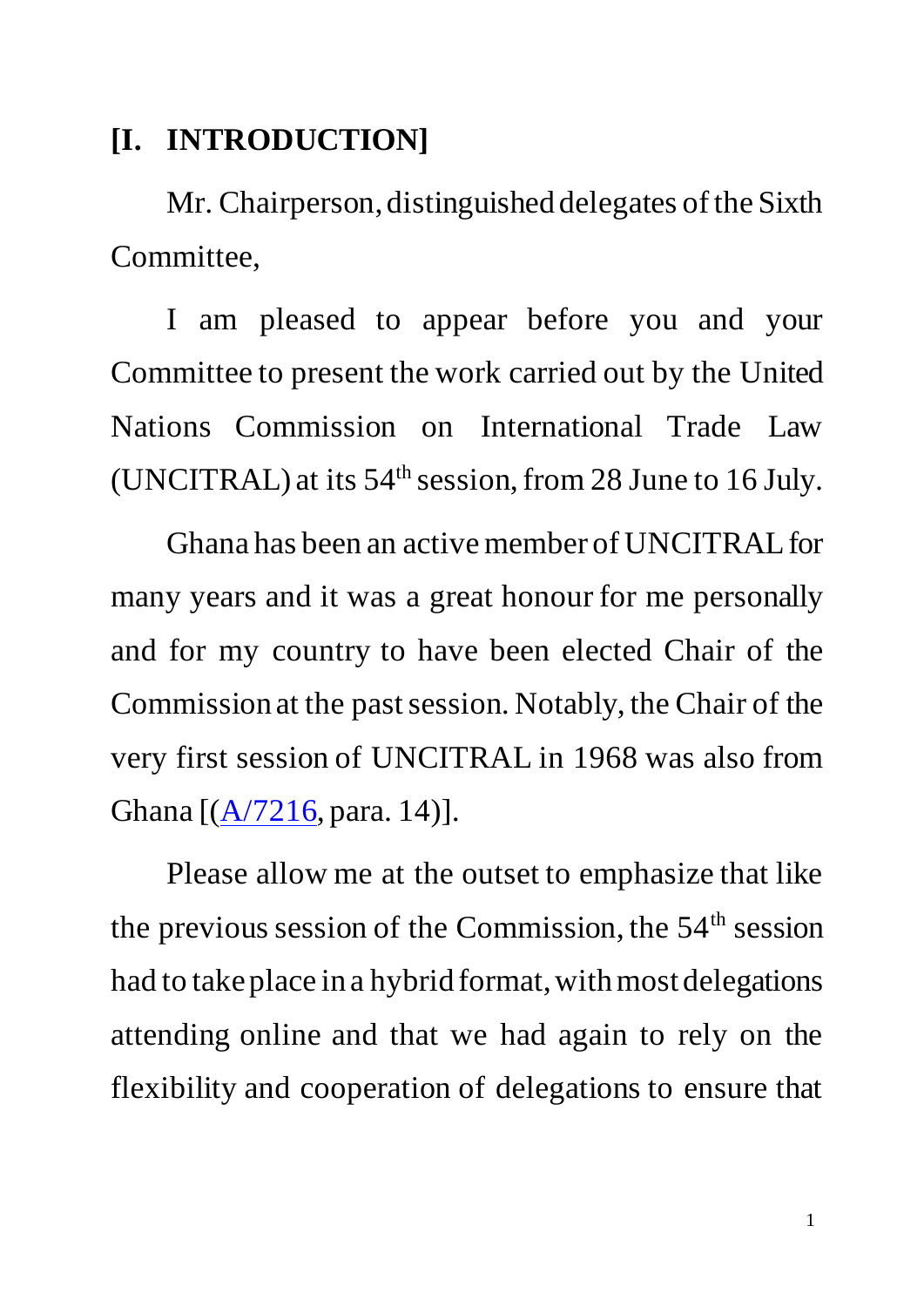we could deliberate and decide in spite of the difficult conditions that continued to prevail throughout the year.

Let me in this regard thank the members of the Bureau for their cooperation and support, and please also allow me to thank my predecessor, Ambassador Eric Anderson, from Peru, who has prepared the ground and the conditions that have allowed us to hold our  $54<sup>th</sup>$ session.

You will find at the beginning of the report the decisions taken by States members of UNCITRAL regarding the procedure for taking decisions of UNCITRAL pertaining to its 54<sup>th</sup> session, and the organization and agenda of the session.

But as every cloud has a silver lining, the  $54<sup>th</sup>$ Commission session was attended by a high number of participants never achieved before, with over 1,000 participating delegations, and several very well attended virtual side events held.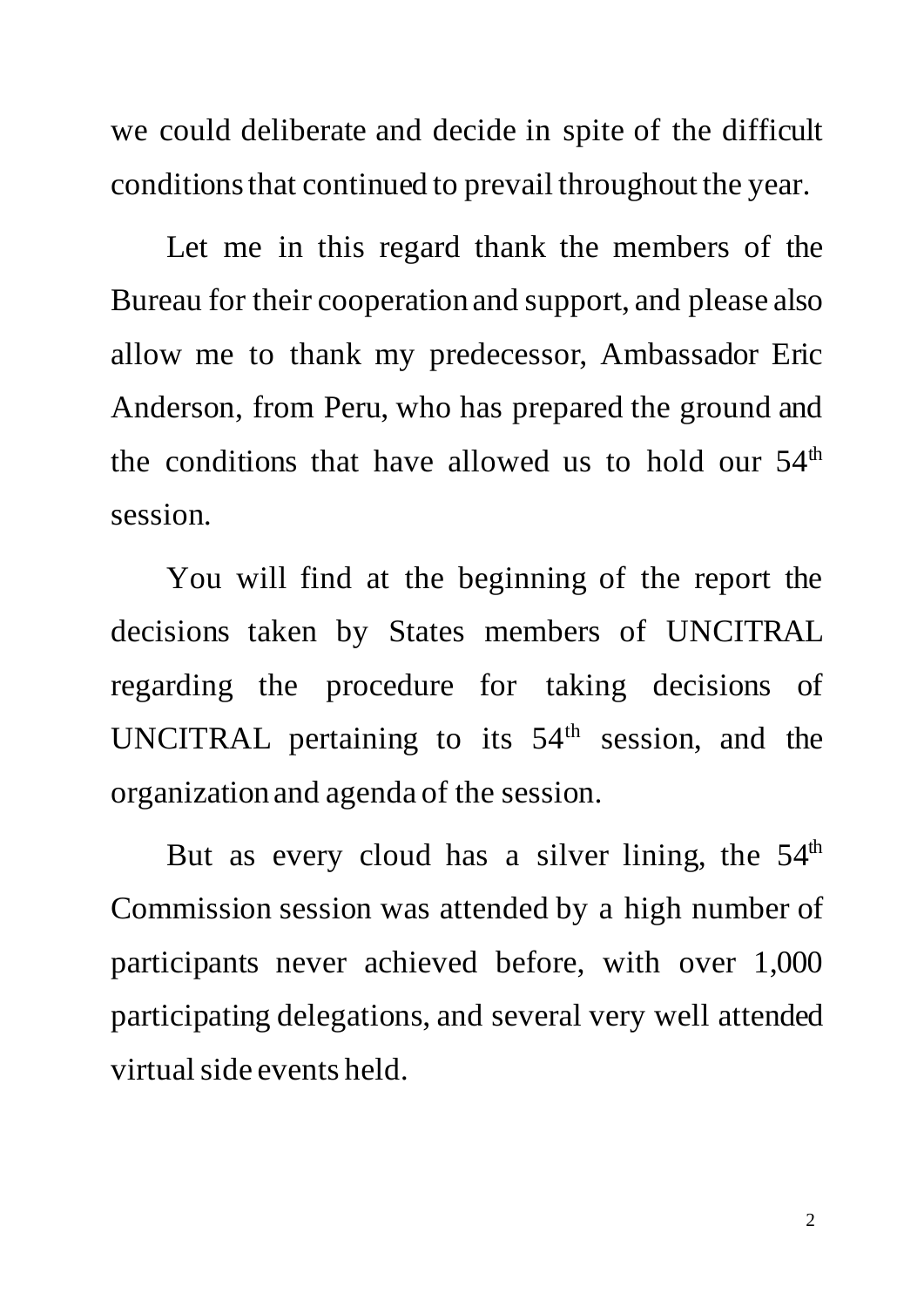Last year, the Commission had not undertaken any legislative deliberations but had encouraged its working groups to continue and, when possible,finalize their work. Consequently, we had a number of legislative texts before us during this session to be adopted, several new legislative projects to be discussed, the results of consultations on the enlargement of UNCITRAL membership to be considered, and additional resources to be provided to one of the working groups to be able to advance and conclude an important project on reforming the investor-State dispute settlement system in a reasonable time.

Since you have before you the full report of the session, I would like to focus my remarks on some of the key achievements and issues for your kind attention.

Mr. Chairperson, distinguished delegates,

As the core legal body of the United Nations in the field of international trade law, UNCITRAL finalized six legislative texts: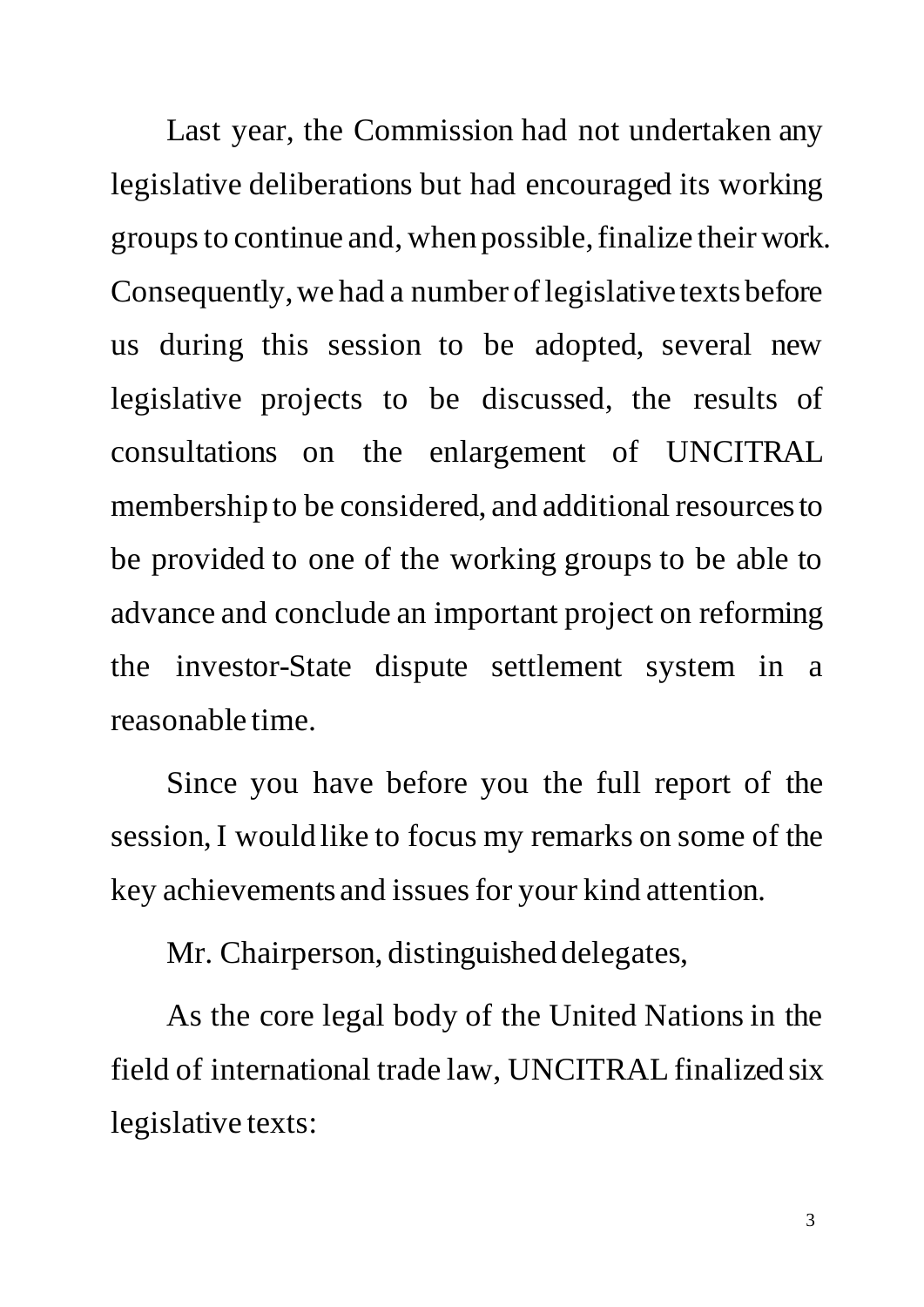- the UNCITRAL Legislative Guide on Limited Liability Enterprises;
- the UNCITRAL Legislative Recommendations on Insolvency of Micro- and Small Enterprises;
- the UNCITRAL Mediation Rules;
- the UNCITRAL Notes on Mediation;
- the Guide to Enactment and Use of the UNCITRAL Model Law on International Commercial Mediation and International Settlement Agreements Resulting from Mediation (2018); and
- the UNCITRAL Expedited Arbitration Rules.

When adopting or approving those texts, the Commission highlighted their expected contribution to the achievement of the Sustainable Development Goals, an endeavour that is high on the Commission's agenda as you can see from chapter XVIII, section B of the report.

Please allow me to give you an overview of the texts finalized at the  $54<sup>th</sup>$  session.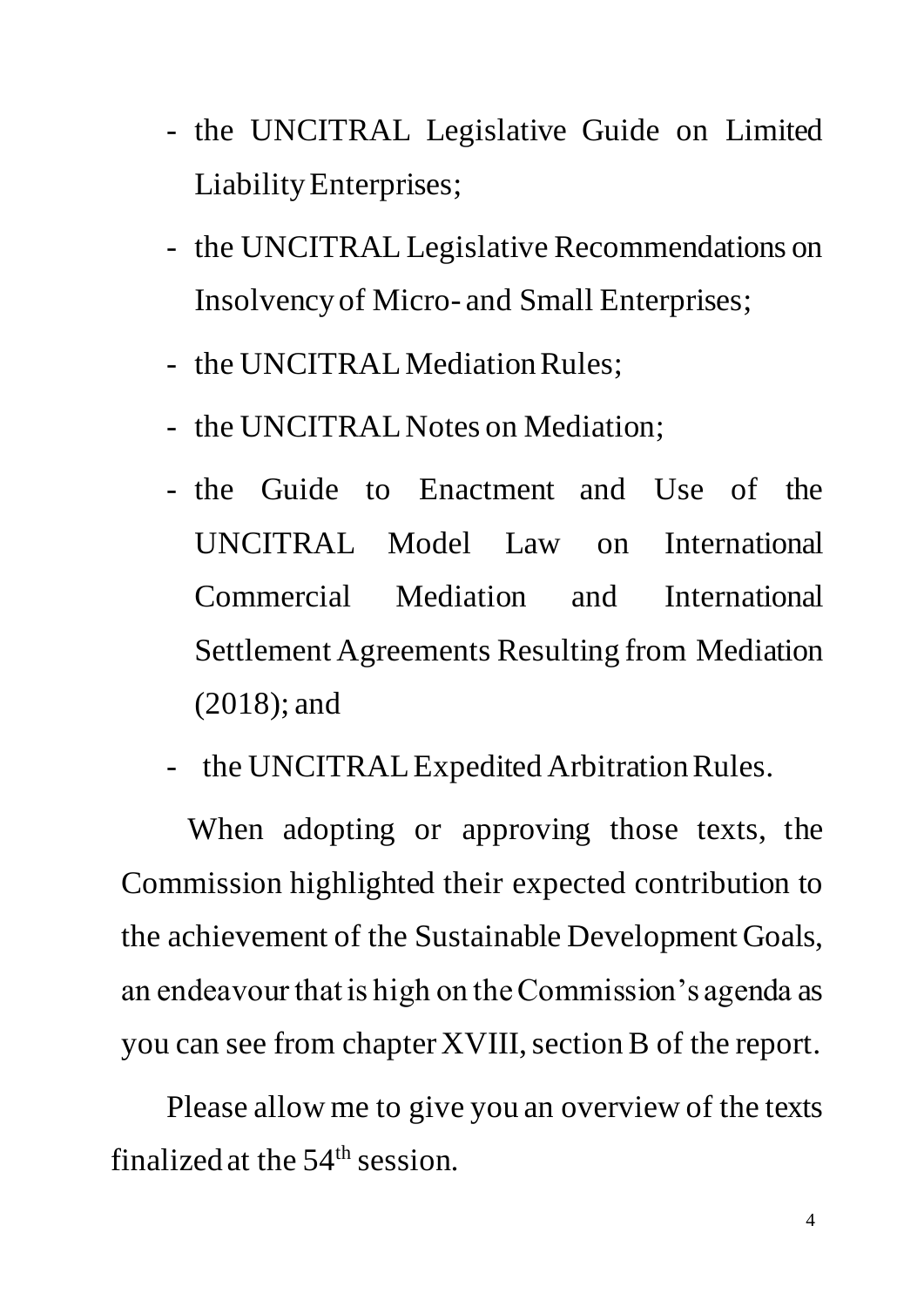## **[II. TEXTS ADOPTED BY THE COMMISSION] Texts for MSMEs**

Two new UNCITRAL texts were adopted this year for micro, small and medium sized enterprises (MSMEs) and will be published as part of the UNCITRAL MSME texts series that focus on facilitating procedures and transactions along the life cycle of MSMEs. These texts are (1) the *Legislative Guide on Limited Liability Enterprises* and (2) the *Legislative Recommendations on Insolvency of Micro- and Small Enterprises*. You will agree with me that these texts are timely considering the impact of the coronavirus disease 2019 (COVID-19) pandemic and as it had been highlighted during the last session in 2020. These texts are expected to assist States in mitigating the effects of the pandemic and to assist in their economic recovery efforts.

The new text on limited liability enterprises aims at assisting States at offering a simplified legal form for MSMEs that can best encourage their formation in the formal economy and facilitate operation, thus, enhancing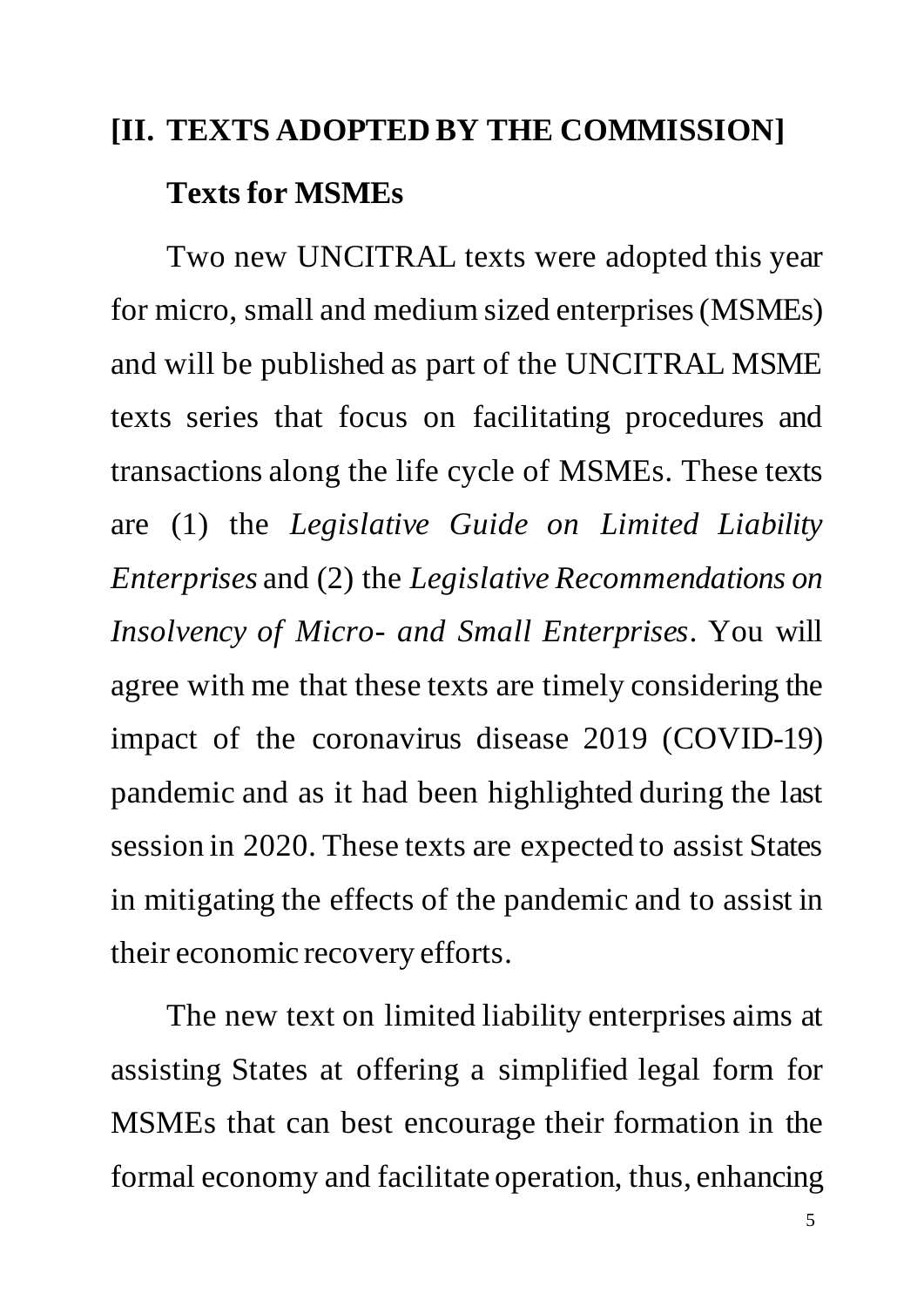their sustainability and chances of success and growth. It is based on the principle "think small first" that commercial law reform should start with a focus on the actual needs of the smallest businesses and avoid placing unnecessary legal burdens on them.

The new text on insolvency of micro and small enterprises (MSEs) recommends to States to put in place expeditious, simple, flexible and low-cost insolvency proceedings and to make them available and easily accessible to MSEs. While promoting an MSE debtor's fresh start, the new text also recommends implementing an effective sanctions regime to prevent abuse or improper use of the simplified insolvency regime.

In adopting the texts in the area of insolvency law, the Commission underscored the importance of close coordination with the World Bank Group towards facilitating the development of a unified international standard in the area of insolvency law, encompassing provisions on insolvency of MSEs.

#### **Mediation texts**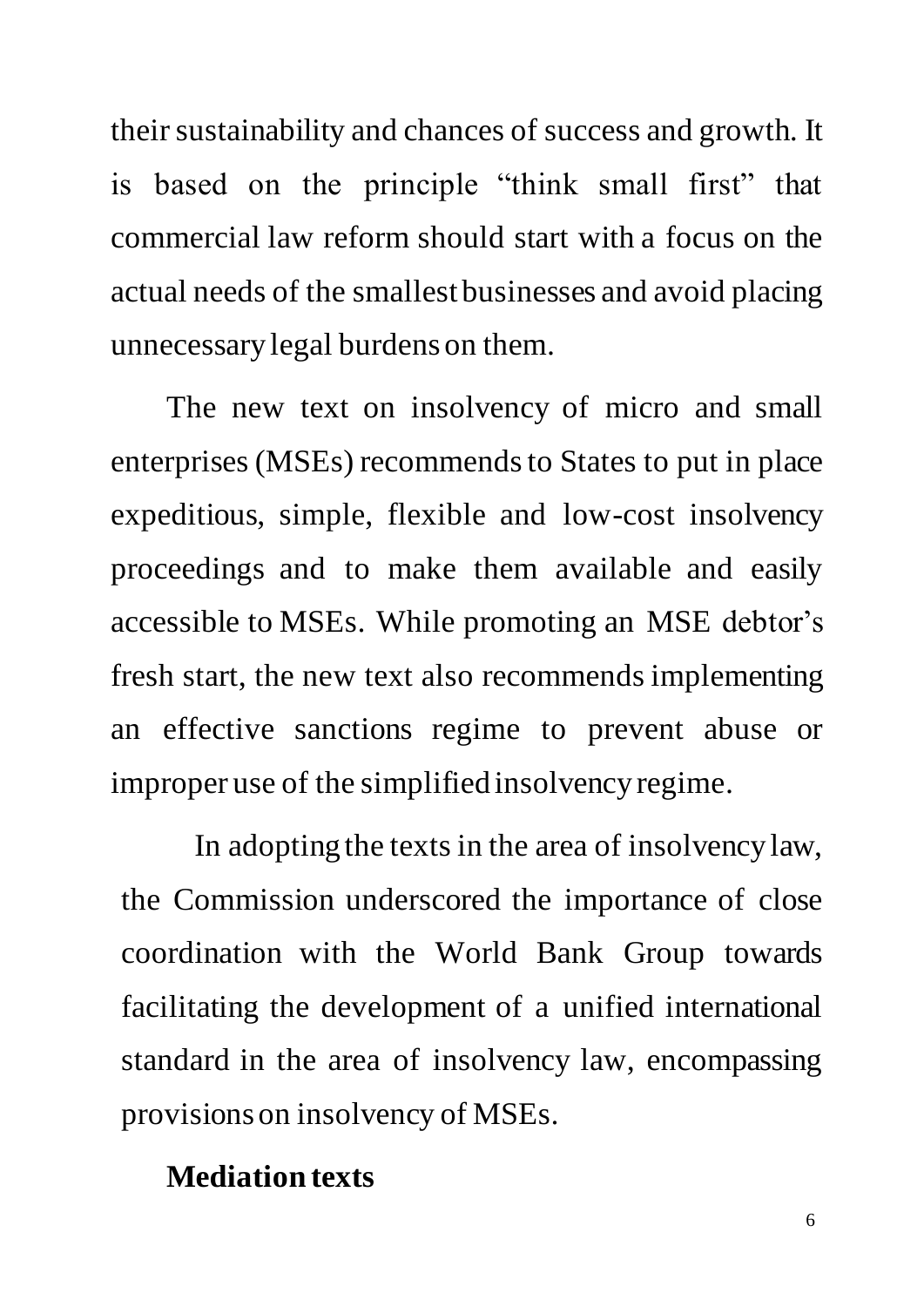In the area of mediation, the Commission adopted three new texts: (1) *Mediation Rules*, which provide comprehensive procedural rules for the conduct of mediation, as well as model provisions; (2) *Notes on Mediation*, which seek to assist mediation practitioners and parties in dispute to better understand mediation; and (3) *Guide to Enactment and Use of the UNCITRAL Model Law on International Commercial Mediation and International Settlement Agreements Resulting from Mediation (2018)*, which provides background and explanatory information to assist States in incorporating the Model Law into national law. These texts will complement the Singapore Convention on Mediation and the Model Law, thereby providing a comprehensive legal framework for mediation.

#### **Expedited arbitration rules**

In the area of arbitration, the Commission adopted the *Expedited Arbitration Rules*, which provide a set of rules that parties can agree on if they want a more streamlined and simplified procedure with a shortened time frame,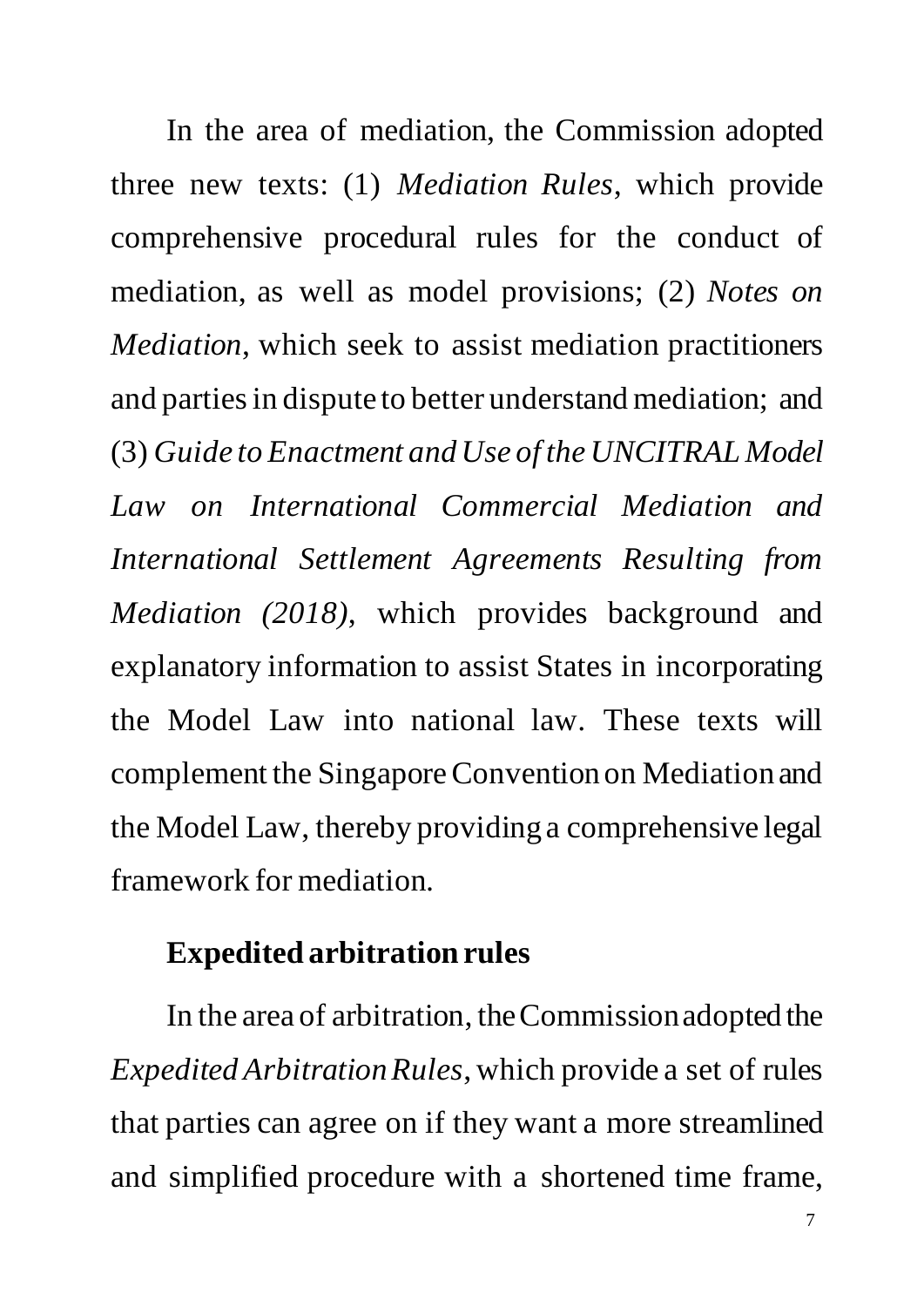thus, achieving better cost and time effectiveness. The Rules balance on the one hand, the efficiency of the arbitral proceedings and on the other hand, the rights of the parties to due process and fair treatment.

#### **[III. FUTURE WORKBY WORKING GROUPS]**

In addition to finalizing texts, the Commission also took note of the progress made by its working groups during the last cycle, always working under the difficult hybrid conditions. It confirmed the work programme of six working groups:

- Working Group I will start working on access to credit for MSMEs;
- Working Group II will start working on issues concerning early dismissal in international arbitration;
- Working Group III will continue its work on the reform of investor-State dispute settlement system;
- Working Group IV will continue its work towards a text on legal issues related to identity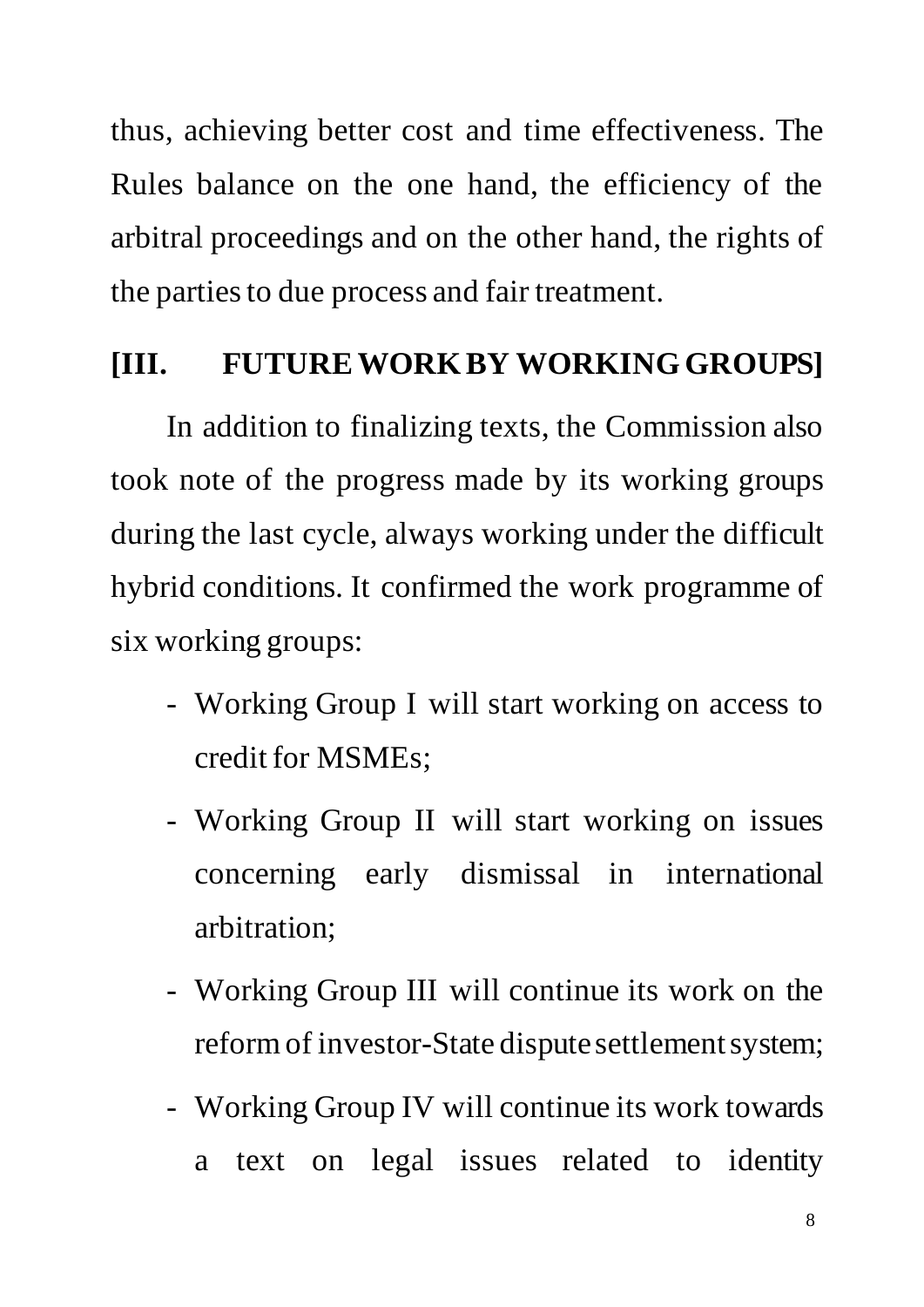management and trust services with a view to bringing it to you for adoption next year, and begin its new work on the use of artificial intelligence and automation in contracting by conceptualizing and refining the scope and nature of the work to be conducted;

- Working Group V will embark on civil asset tracing and recovery as well as applicable law in insolvency proceedings after a final reading of the commentary to the Legislative Recommendations on Insolvency of MSEs; and
- Working Group VI will continue preparing an international instrument on the judicial sale of ships, most likely an international convention, that will hopefully be brought to your attention at next year's session for adoption.

#### **[IV.OTHER FUTURE WORK]**

As regards future work not assigned to any working group, the Commission requested the secretariat to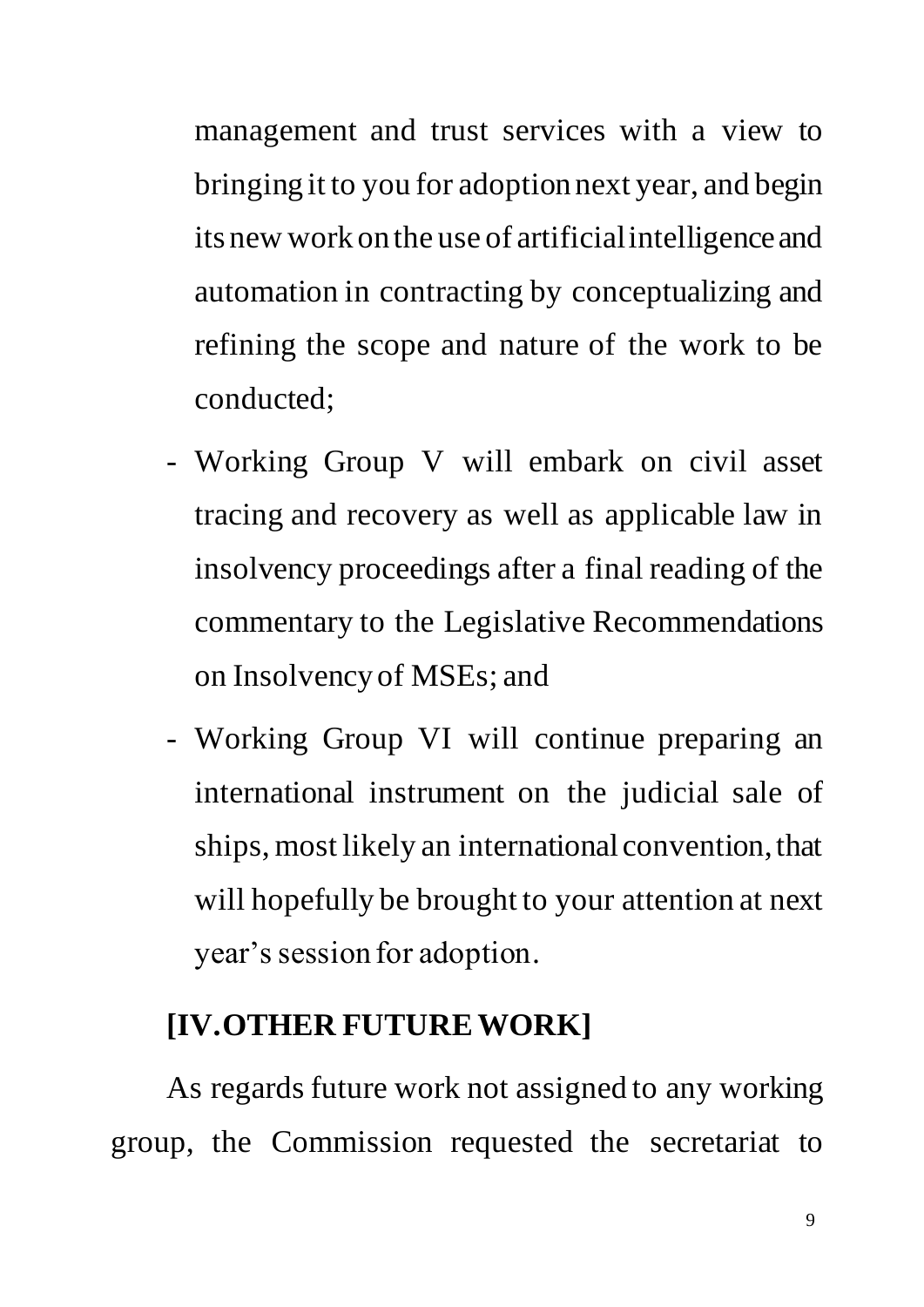continue its preparatory work towards the development of a model law on the private law aspects of warehouse receipts, noting the coordination between the UNCITRAL secretariat and the International Institute for the Unification of Private Law (Unidroit) on this matter.

The Commission also requested the secretariat to continue its preparatory work on negotiable multimodal transport documents, including the preparation of a preliminary draft of a new instrument on this topic. The primary purpose of such a new instrument should be to ensure legal recognition of a medium neutral negotiable transport document in different modes of transport.

Noting its central and coordinating role within the United Nations system for legal issues related to digital economy and digital trade, the Commission requested the secretariat to continue to explore and prepare work on those issues, particularly as regards the legal taxonomy that will now be published, and exploration of the legal regime governing data transactions. It will also expand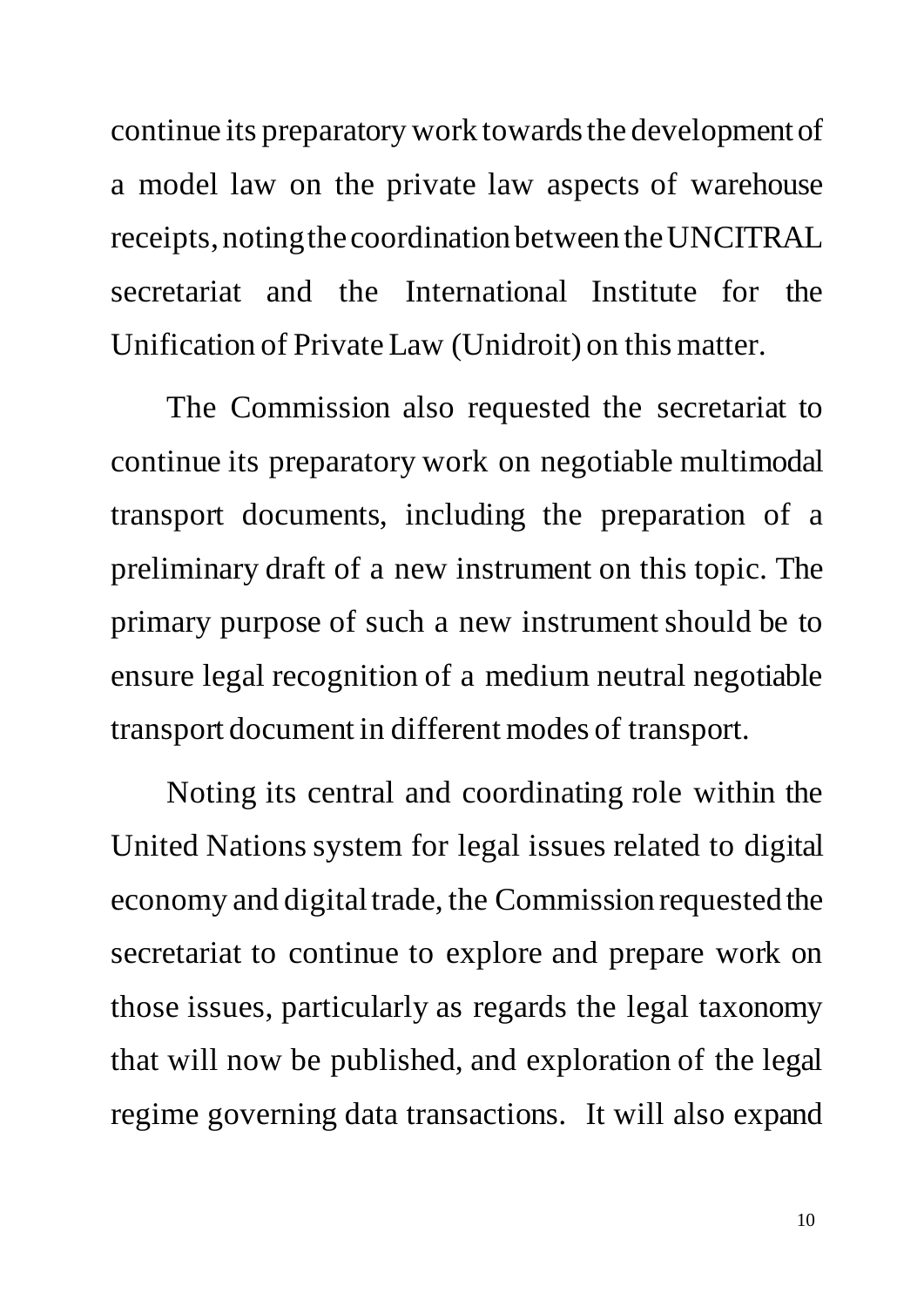this work to include dispute resolution in the digital economy.

The Commission further requested the secretariat to continue its exploratorywork on legal issues related to the impact of COVID-19 on international trade law, and also to continue exploring the options for establishing an online platform for information exchange by States.

A proposal was submitted during the  $54<sup>th</sup>$  session to examine (a) how existing UNCITRAL texts could be aligned with climate change mitigation, adaptation and resilience goals, and (b) whether further work could be done by UNCITRAL to facilitate those goals in the implementation of those texts or through the development of new texts. The Commission requested the secretariat to consult with interested States with a view to developing a more detailed proposal on the topic.

### **[V. REQUEST FOR ADDITIONAL RESOURCES]**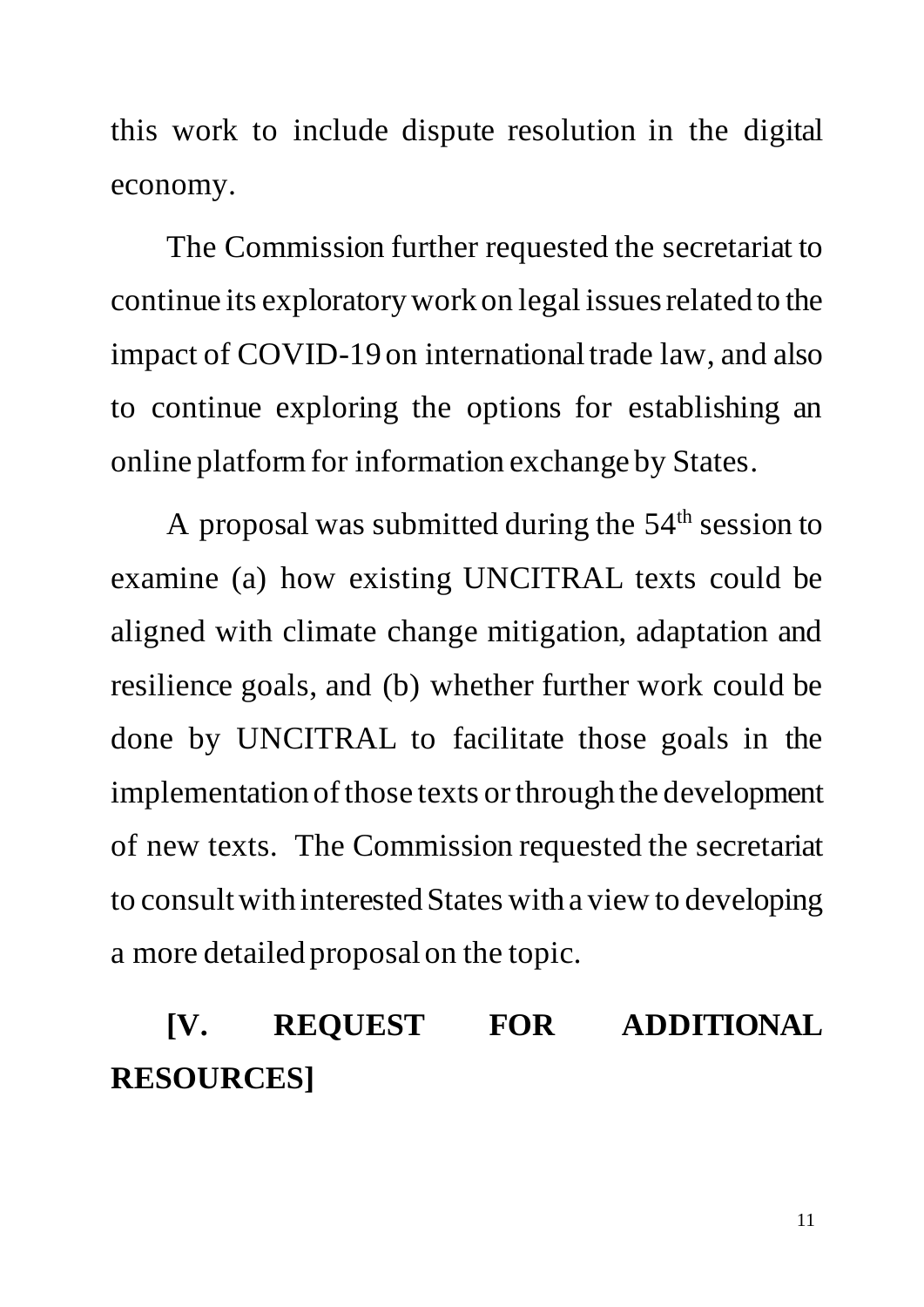Another highlight of this session was a decision of the Commission to request from the General Assembly, additional conference and supporting resources to implement the work programme with respect to investor-State dispute settlement reform that has been developed and agreed upon by Working Group III and that would allow for a comprehensive reform package to be adopted by the Commission and then by the General Assembly in 2026 at the latest, with some reform elements coming for adoption before that time when they are ready.

At its fiftieth session in 2017, the Commission entrusted its Working Group III with a broad mandate to work on the possible reform of investor-State dispute settlement. In discharging the mandate, the Working Group was requested to ensure that the deliberations, while benefiting from the widest possible breadth of available expertise from all stakeholders, should be government-led with high-level input from all governments, consensus-based and be fully transparent. The Working Group has entered into the third phase of its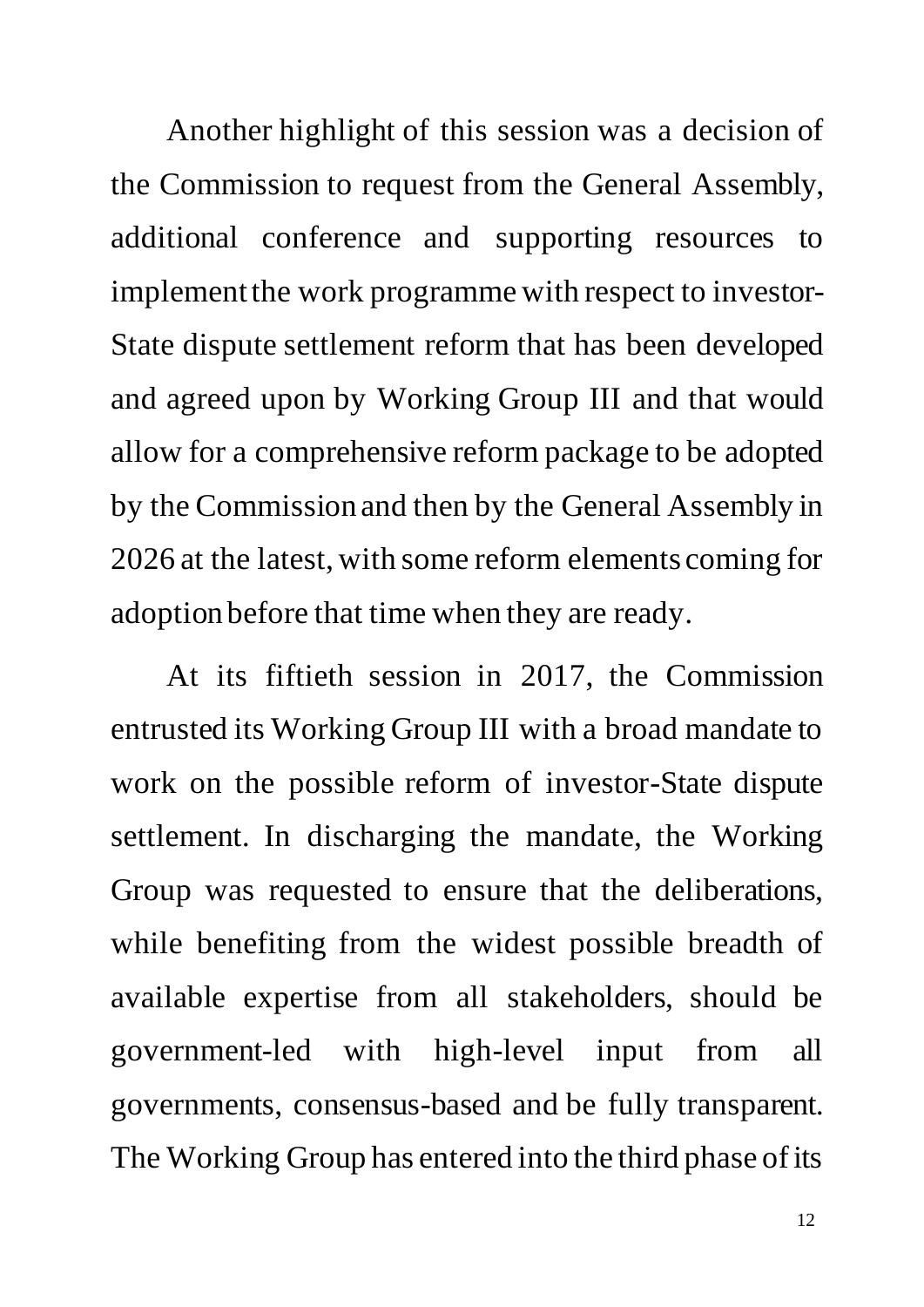work, which is to develop relevant solutions to reform the investor-State dispute settlement mechanism.

During its 54<sup>th</sup> session, the Commission decided to recommend to the General Assembly that additional conference and supporting resources be allocated to the secretariat for a single period of four years, from 2022 to 2025, so as to allow Working Group III to maintain its momentum and advance on its work, which foresees the completion of the reform project in 2026. This project is both ambitious and complex, and it is particularly important in this regard to ensure inclusiveness and transparency of this work.

In this context, the Commission expressed its appreciation for financial and other support provided by France, Germany and the European Union that allowed the secretariat to organize intersessional meetings of Working Group III in different regions in order to ensure that the work on reform of investor-State dispute settlement could be conducted leaving no country behind.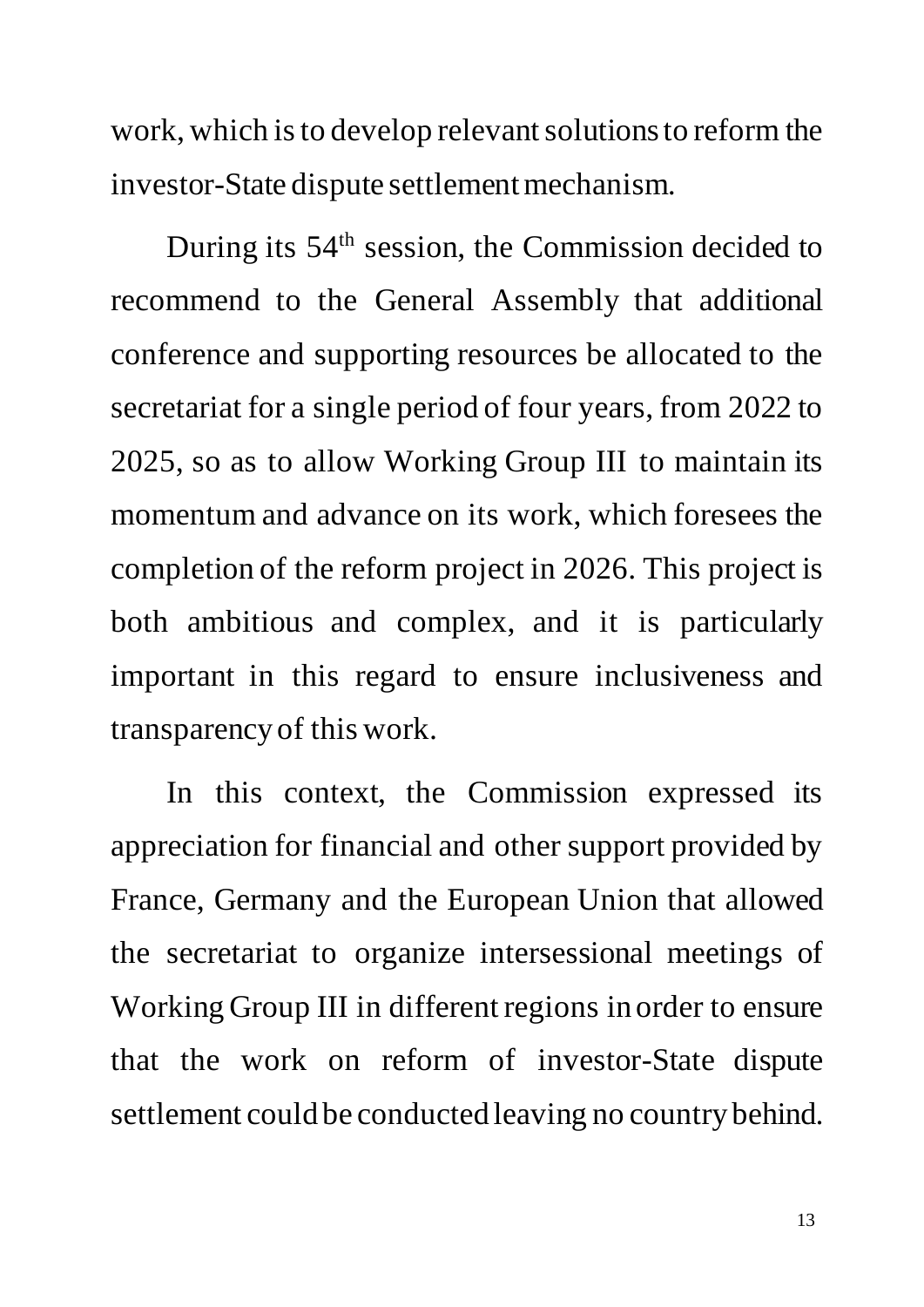### **[VI. ENLARGEMENT OF UNCITRAL MEMBERSHIP]**

Let me turn now, Mr. Chairperson, distinguished delegates, to the conclusion of the deliberations on the enlargement of UNCITRAL membership.

At its 52<sup>nd</sup> session, in 2019, the Commission heard a proposal for enlarging the membership of UNCITRAL. Thanks to the efforts by the coordinator of the informal consultations from the Government of Japan, the Commission, at its  $54<sup>th</sup>$  session, decided to recommend the enlargement of UNCITRAL membership from 60 to 70 States. It was noted that wider participation of States in the work of the Commission would further the progress of its work and that an increase in the membership of the Commission would stimulate interest in its work. Furthermore, the Commission also agreed on the text of a draft resolution for consideration by the General Assembly, which is presented to the Committee and on which, I understand, you had preliminary deliberations.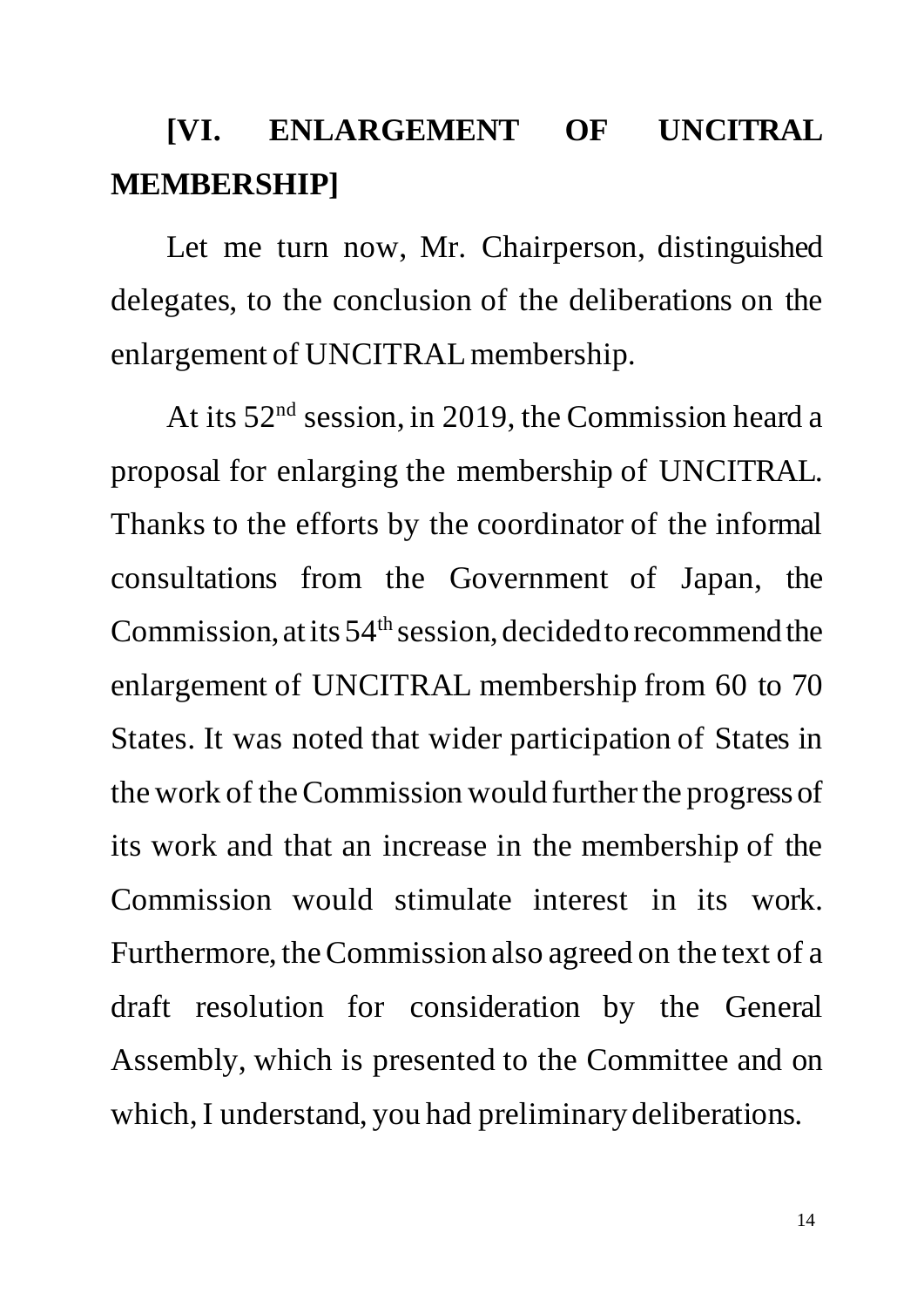#### **[VII. NON-LEGISLATIVE ACTIVITIES]**

Mr. Chairperson, distinguished delegates,

As you know, UNCITRAL's work programme consists not only of legislative activities, but also a wide range of non-legislative activities. While a complete status of these activities was reported to the Commission by the secretariat, I would like to highlight a few key achievements: (1) the secretariat's adaptation to an online format facilitated that the numbers of participants in technical cooperation and assistance activities tripled to exceed 24,000 in 2020, and the proportion of participants from Africa, Asia and Latin America and the Caribbean also increased; (2) the expansion of engagement with partners from the academic sphere, including the UNCITRAL Asia-Pacific Day and the inaugural UNCITRAL Latin America and the Caribbean Day; (3) the expanded online and social media presence and the greater use of videoconferences and webinars which met an emerging interest in UNCITRAL from a broader audience; and (4) the release of an online training course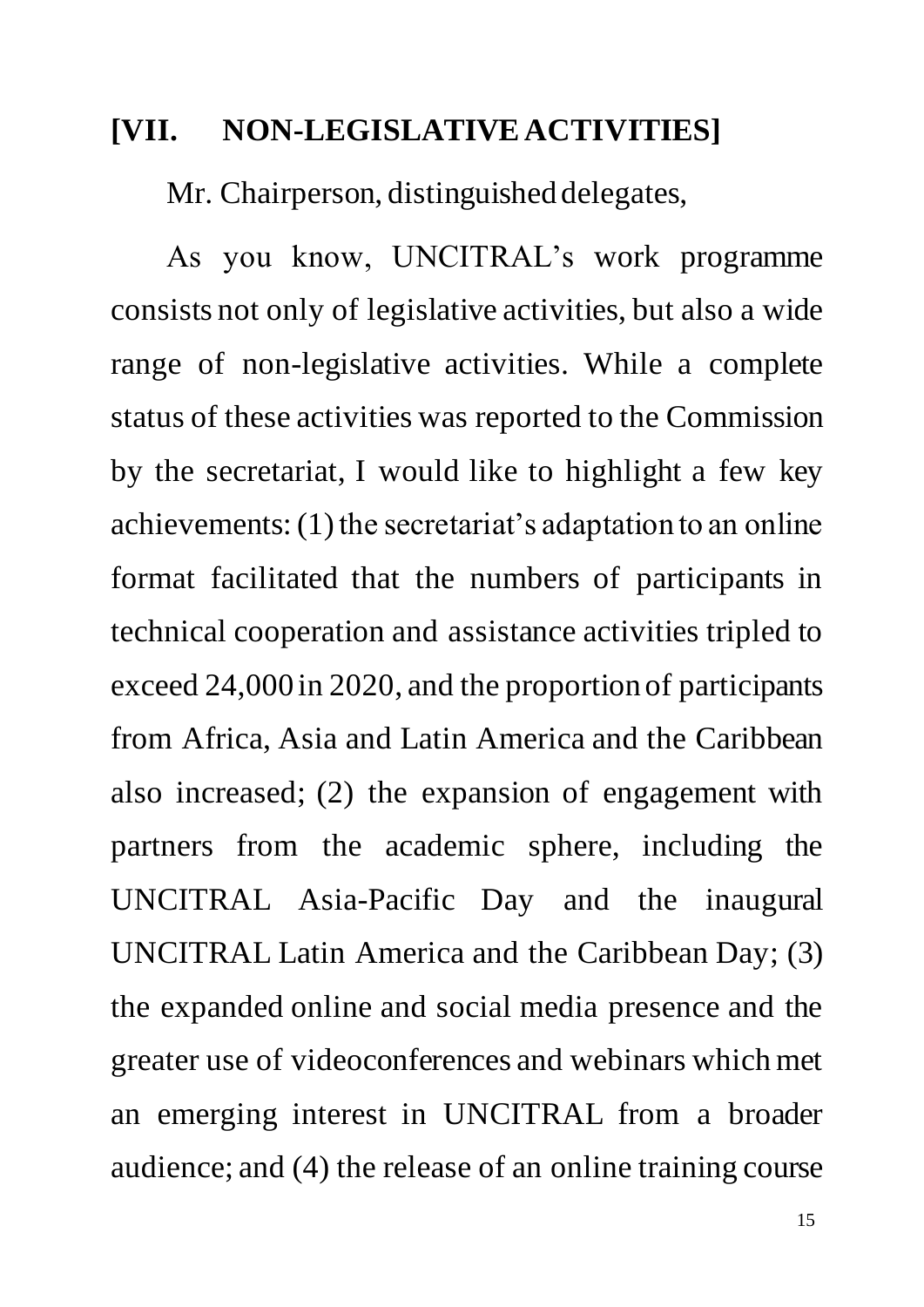entitled "Introduction to the United Nations Commission on International Trade Law" (also called "online modules"), that I would like to encourage you to look at when preparing for the UNCITRAL-related topics in your Committee.

Acknowledging that the ability of the secretariat to carry out technical assistance and capacity-building activities depended on the support of all stakeholders, the Commission expressed its gratitude to States and organizations that made voluntary contributions to the UNCITRAL trust funds:

- China, France, Germany, Indonesia, Republic of Korea and Saudi Arabia, for contributing to the UNCITRAL trust fund for symposiums, and
- Austria, France and the European Union for contributing to the trust fund for granting travel assistance to developing States members of UNCITRAL.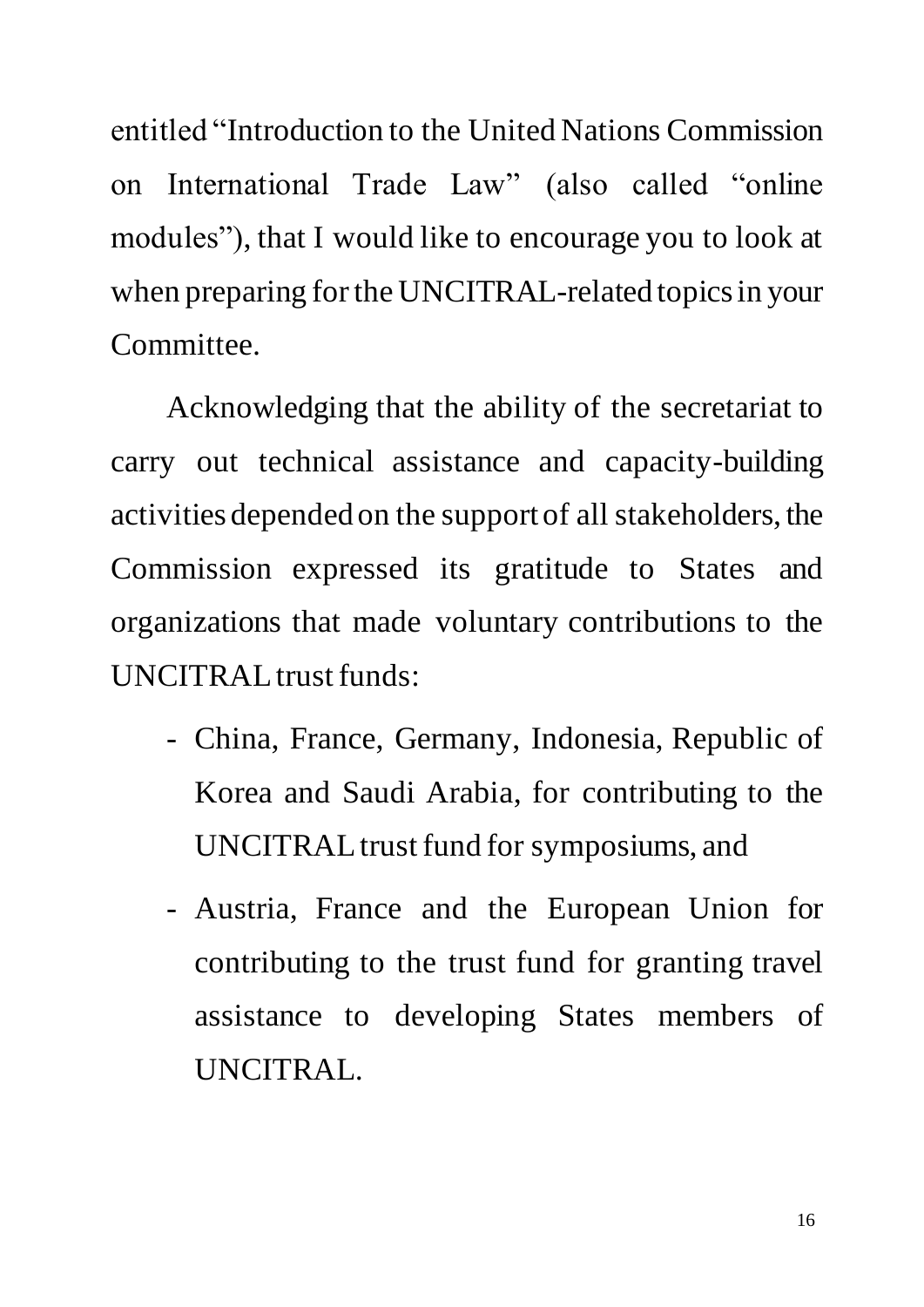With respect to the transparency repository established under the Rules on Transparency in Treatybased Investor-State Arbitration, the Commission also expressed its gratitude to the European Union, Germany and the OPEC Fund for International Development for their contributions.

During the  $54<sup>th</sup>$  session, virtual panel discussions on technical assistance activities were also organized, focusing on the recovery of MSMEs from the COVID-19 economic shock and celebrating the UNCITRAL Asia-Pacific Day and the UNCITRAL Latin America and the Caribbean Day series of awareness-raising events in these regions. On this occasion, in my capacity as the Chair, I called upon States to host an inaugural series of UNCITRAL Africa Day in 2022.

Emphasizing the benefits of the Case Law on UNCITRAL Texts (CLOUT) system as a tool to support continued and sustained capacity-building in the use and implementation of UNCITRAL texts, the Commission welcomed the secretariat's ongoing efforts in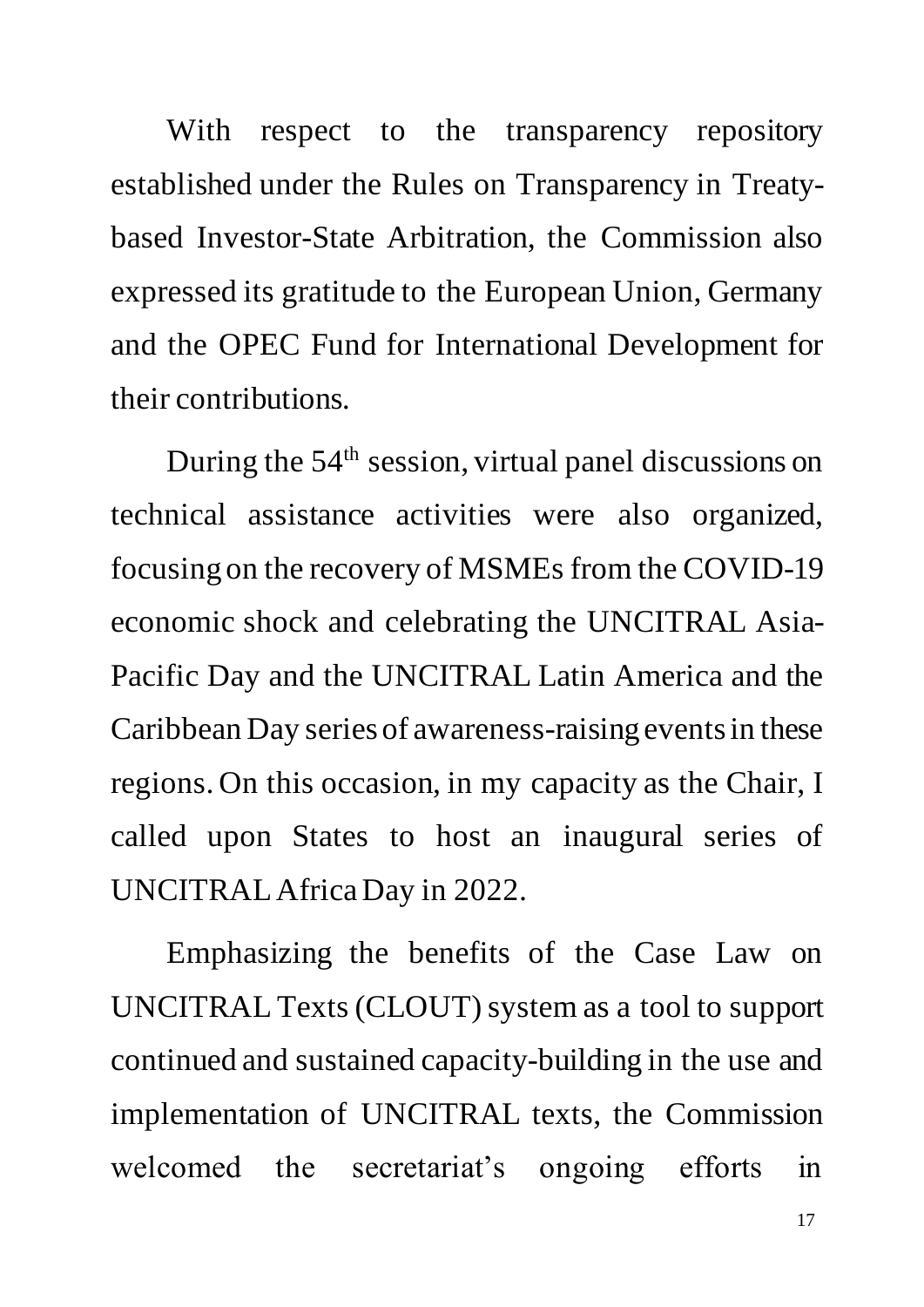implementing measures to rejuvenate CLOUT, and expressed its gratitude for the compilation of cases and the establishment of CLOUT partnerships. The Commission expressed appreciation to the secretariat for its continued efforts to update the existing digests of case law on UNCITRAL texts and ensure their wide dissemination.

As has been the practice since 2008, the Commission, in response to the General Assembly's invitation, transmits to the Assembly comments on the Commission's current role in promoting the rule of law. They draw on a note by the secretariat on the subject and the deliberations at the session on the UNCITRAL legislative and non-legislative programmes. Those materials explain the contribution of UNCITRAL texts and its ongoing work to the promotion of the rule of law and the implementation of the Sustainable Development Goals, as I mentioned at the outset of my report to you.

Last but not least, an African forum was organized as one of the side events to the  $54<sup>th</sup>$  session, during which 50 representatives from African States and beyond came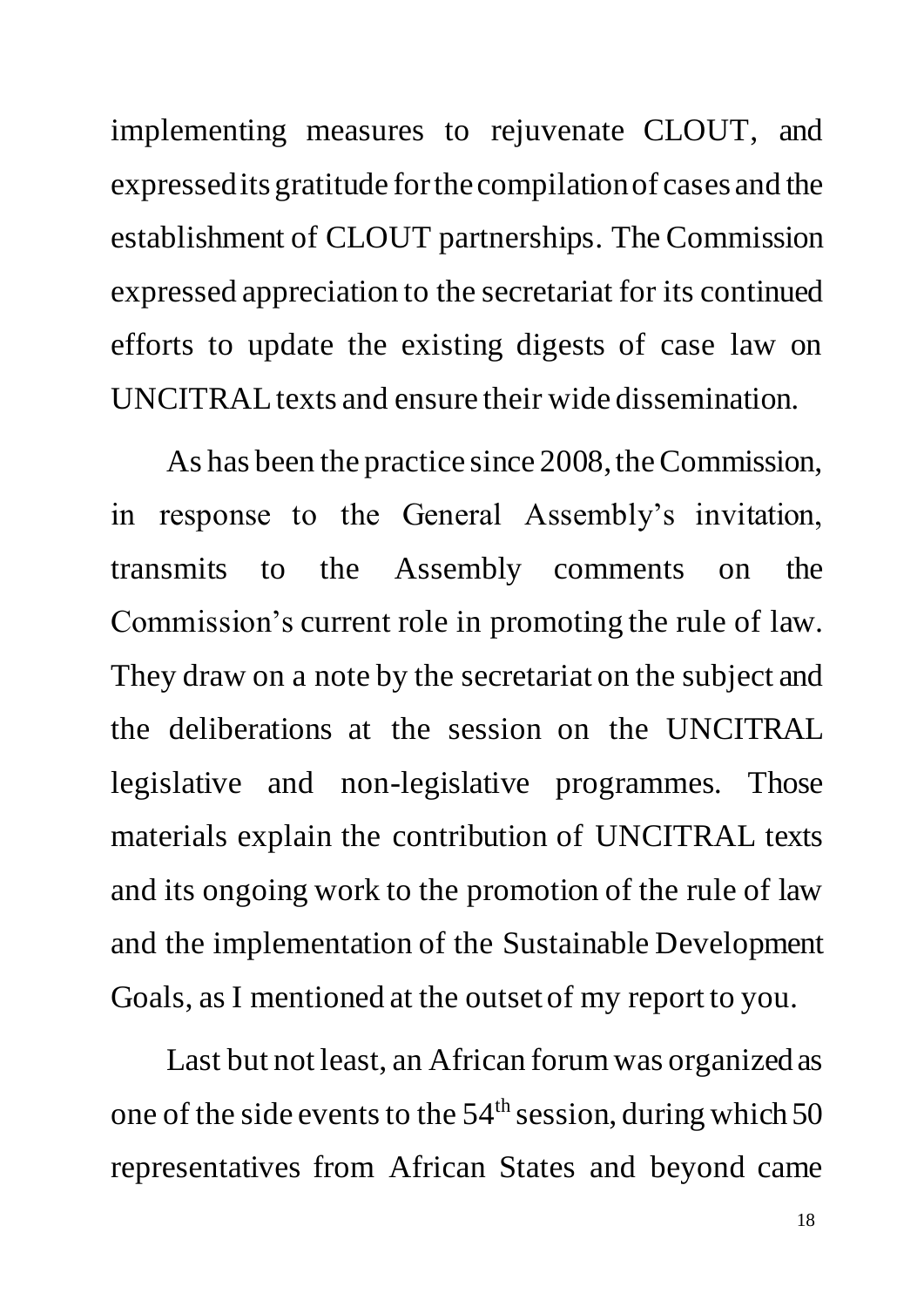together to share their thoughts on areas of commercial law with particular resonance in the region. Those areas included digitization of the economy and the establishment of a harmonized legal framework for a fair and efficient settlement of international investment disputes. The discussion also highlighted the critical importance of transparency, accountability and good governance in the commercial law framework. Among others, participants agreed on the critical need to enhance participation of African countries in the work of UNCITRAL, and to ensure that the work could take account of regional interests.

#### **[VIII. CONCLUDING REMARKS]**

Mr. Chairperson, distinguished delegates,

It gives me great pride to report on the achievements of the Commission at its  $54<sup>th</sup>$  session. These achievements would not have been possible without the hard work and dedication of delegates, observers and the **s**ecretariat. I would also like to commend Madam Secretary under